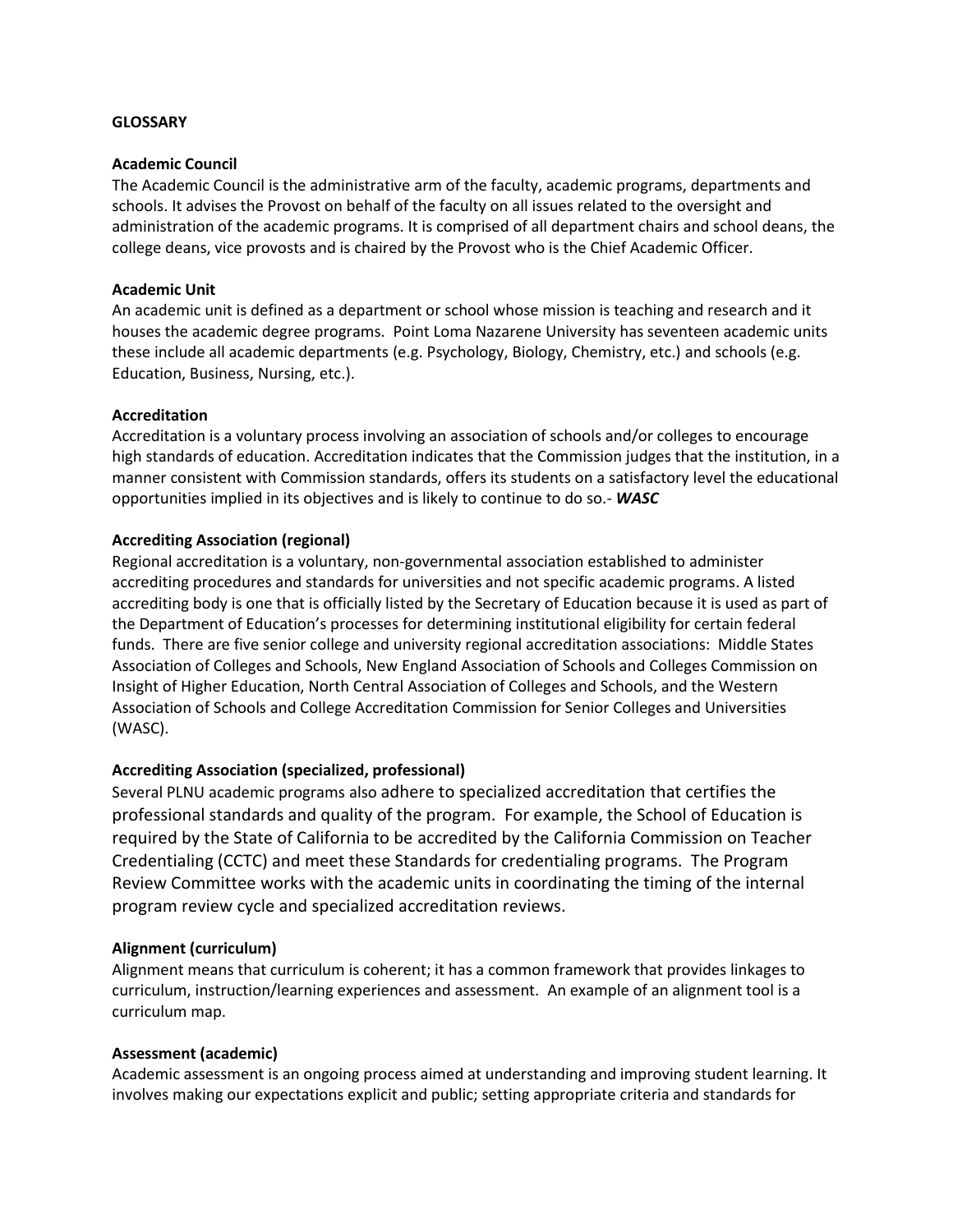learning quality; systematically gathering, analyzing, and interpreting evidence to determine how well performance matches those expectations and standards; and using the resulting information to document, explain, and improve performance. ‐ **Angelo, 1995**

*Assessment vs. Grading –* Grading is an evaluation by a course faculty how well an individual student is meeting the course objectives and learning outcomes. Assessment is the aggregate evaluation of a random sampling of students how well the course or program is meeting the defined student learning outcomes. Departments and/ or faculty may choose to use the same assignment for the two different purposes if an assignment embeds the competencies required to assess a learning outcomes.

*Authentic Assessment* – "The concept of model, practice, or feedback in which students know what excellent performance is and are guided to practice an entire concept rather than bits and pieces in preparation for eventual understanding. . . . The goal of authentic assessment is to gather evidence that students can use knowledge effectively and be able to critique their own efforts." (Mary Allen, Assessing General Education Programs, 2006, p. 122)

*Course Embedded* "Course‐embedded assessment refers to methods of assessing student learning within the classroom environment, using course goals, objectives, and content to gauge the extent of the learning that is taking place. This technique generates information about what and how students are learning within the program and classroom environment, using existing information that instructors routinely collect (test performance, quizzes, essays, etc…) or through assessment instruments introduces into a course specifically for the purpose of measuring student learning." – **UMASS, Amherst – OAPA Handbook**

*Direct Measures* "Directly evaluates student work. Examples of direct measures include exams, papers, projects, computer programs, interaction with a client, or musical performances….A direct measure requires: - A student performance such as an exam or project - A set of criteria by which to evaluate the performance – Analysis and interpretation of the results - A feedback loop into department/ gen ed, and/ or institutional decision‐making processes"– **Walvoord, 2004**

*Indirect Assessment* - is self-reported, self-measured, opinion-based; provides opportunities for students to reflect on their learning experiences and inform the reviewers their perceptions of their learning experience (Banta, 2004; Palomba & Banta, 1999);Assessments that supplement and enrich what faculty learn from direct assessment studies, such as alumni surveys, employer surveys, satisfaction surveys and interviews. (Assessing Academic Programs in Higher Education by Mary J. Allen.) Indirect assessment is not as useful in identifying specific knowledge and skills deficiencies.

*Formative Assessment* – Evaluation of what students know or are able to do on a given task and which identifies the part of the task that the students does not know or is unable to do. Formative assessments are on-going assessments, reviews, and observations in a classroom. These assessments are used to improve instruction and give students feedback throughout the learning process. For example, to achieve an ILO to communicate effectively, PLNU requires a General Education course in writing. As the students learn in these courses they are given feedback on their writing in order for them to improve. Results from the formative assessment are used to modify or validate the instructional process.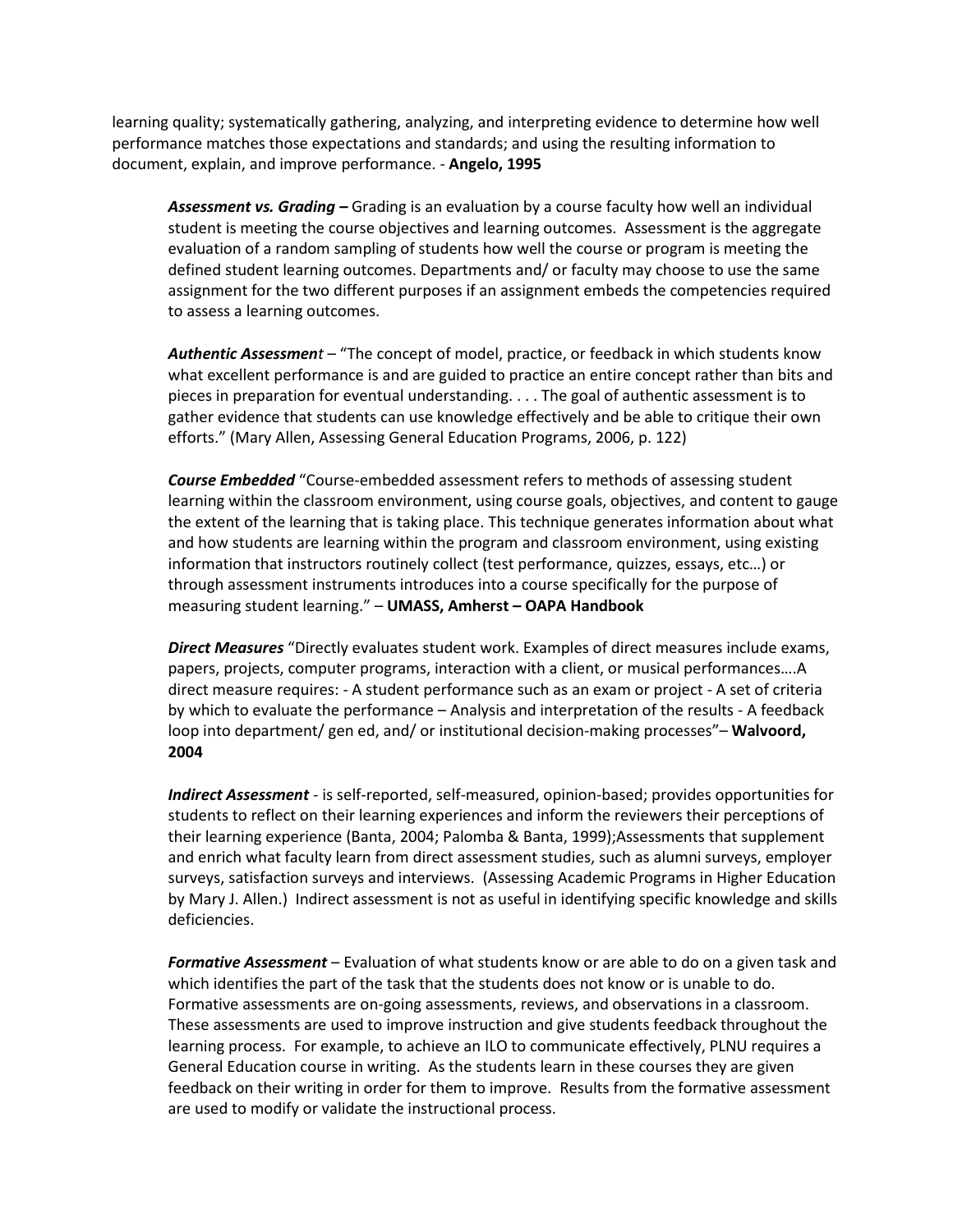*Summative Assessment*– Evaluation at the conclusion of a unit or units of instruction or an activity to determine or judge student skills and knowledge or effectiveness of a plan or activity. Summative assessments are used to determine the effectiveness of the instructional program or learning process. The goal is to make a judgment of the student's competency after instruction has taken place. For example, at the end of the student's time at the university they may be given a writing exam to determine to what degree they have achieved the ILO of communicating effectively. Results from the summative assessment are used to determine if the students have mastered specific learning outcomes and to identify areas in the curriculum that need additional attention.

*Performance-based Assessment* – Stiggins defines performance-based assessment as the use of performance criteria to determine the degree to which a student has met an achievement target. (Richard J. Stiggins, *"The Key to Unlocking High-Quality Performance Assessment." Assessment: How do we know what they know?* ASCD, 1992.)

#### **Assessment Plan**

Each department is required to have an assessment plan for the academic programs it offers. The plan outlines the student learning outcomes and program objectives, the direct and indirect assessment methods used to demonstrate attainment of each outcome, a brief explanation of the assessment methods, and indication of which outcomes are addressed by each method, the intervals and semesters at which evidence is collected and reviewed, and the individual(s) responsible for the collection and review of the evidence.

#### **Capstone or Culminating Experience**

A capstone or culminating experience is generally located in a capstone course in the senior year of college. It consists of a learning experience, performance task, paper or project on a topic chosen by the student or by the instructor. In some majors the culminating experience consists of writing an academic paper with a literature review or completing an Honors Thesis. In other majors, the culminating experience could be a singing recital or an art exhibit. In the sciences, students may take a standardized test, e.g., the Biology field test, at the end of their last course in the program as culminating experience.

#### **Continuous Quality Improvement (CQI)**

**"…**the quality movement brings with it a sense of collective responsibility for learning, a habit of listening to the people we serve, a preference for data, an ethic of continuous improvement, a determination to develop fully the talent of every learner, and an acknowledgment that we are professionally accountable to one another and to those we serve for results." ‐ **Palomba, C.A and Banta, T.W., 1999**

#### **Criterion-referenced**

Criterion-referenced tests determine what test-takers can do and what they know, not how they compare to others. Criterion-referenced tests report on how well students are doing relative to a predetermined performance level on a specified set of educational goals or outcomes included in the curriculum. For example, student scores on tests as indicators of student performance on standardized exams.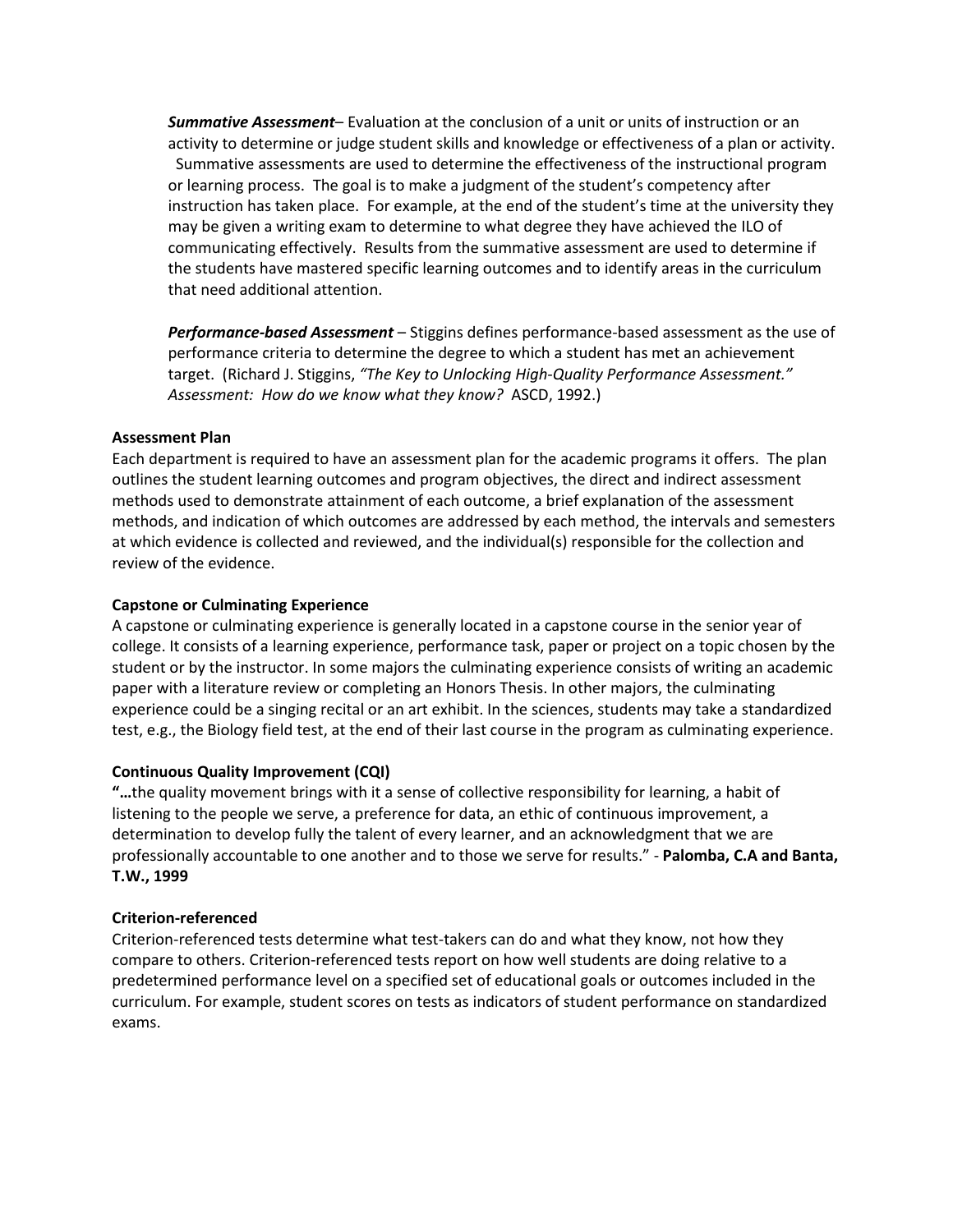#### **Criteria for Success**

Each outcome assessment assignment should have a performance targets based on students current performance and desired improvements. The Criteria for Success guide faculty in their evaluation of students over time and ability to perform at desired level.

#### **Critical Thinking**

"Critical thinking is defined in seven major categories: interpretation, analysis, evaluation, inference, presenting arguments, reflection, and dispositions. Within each of these categories are skills and subskills that concretely define critical thinking. No single test measures every aspect of critical thinking; in fact, even with all of the tests combined, all critical skills are not assessed. Although a single comprehensive test is not available, many tests are still adequate measures of some critical thinking skills."- *The NPEC Sourcebook on Assessment, Volume 2*

#### **Curriculum Map (or matrix)**

A curriculum map is a table with one column for each learning outcome and one row for each course or required event/experience (or vice versa: each row contains a course and each column lists a learning outcome).

HYPOTHETICAL BIOLOGY PROGRAM CURRICULUM MATRIX (University of Hawaii, Manoa)

Key: "I"=Introduced; "D"=developed and opportunity to practice; "M"=mastery at the senior or exit level; "A"=assessment evidence collected

| <b>Courses</b>           | <b>Intended Student Learning Outcomes</b> |                                         |                                                        |                                                                                   |
|--------------------------|-------------------------------------------|-----------------------------------------|--------------------------------------------------------|-----------------------------------------------------------------------------------|
|                          | LO (1) Apply the<br>scientific method     | LO (2) Develop<br>laboratory techniques | LO (3) Diagram and explain<br>major cellular processes | LO (4) Awareness of<br>careers and job<br>opportunities in<br>biological sciences |
| <b>BIOL 101</b>          |                                           |                                         |                                                        |                                                                                   |
| <b>BIOL 202</b>          | D                                         | D                                       |                                                        |                                                                                   |
| <b>BIOL 303</b>          | D                                         | M, A                                    | D                                                      |                                                                                   |
| <b>BIOL 404</b>          | M, A                                      |                                         | M, A                                                   | D                                                                                 |
| Other: Exit<br>interview |                                           |                                         |                                                        | A                                                                                 |

**<http://manoa.hawaii.edu/assessment/howto/mapping.htm>**

## **Goals** (program or academic unit)

These are broad statements of what an academic unit or program aims to achieve and serve as guiding aims to achieve through Learning Outcomes. They can also describe aims outside the teaching and learning process as well as within it. The academic side of PLNU may have a goal to offer high-quality educational programs, PLNU may have a goal to encourage students to engage in community service, and you, personally, may have a goal to complete some research this year, your department may have a goal to sponsor a regional conference and the Advancement Department may have a goal to raise \$\$\$ this year (Suskie, 2009, p. 116.) (I won't commit them to a dollar amount.) **Course Goals -** are broad, general statements of what a course aims to achieve. *Example*: "This course will introduce students to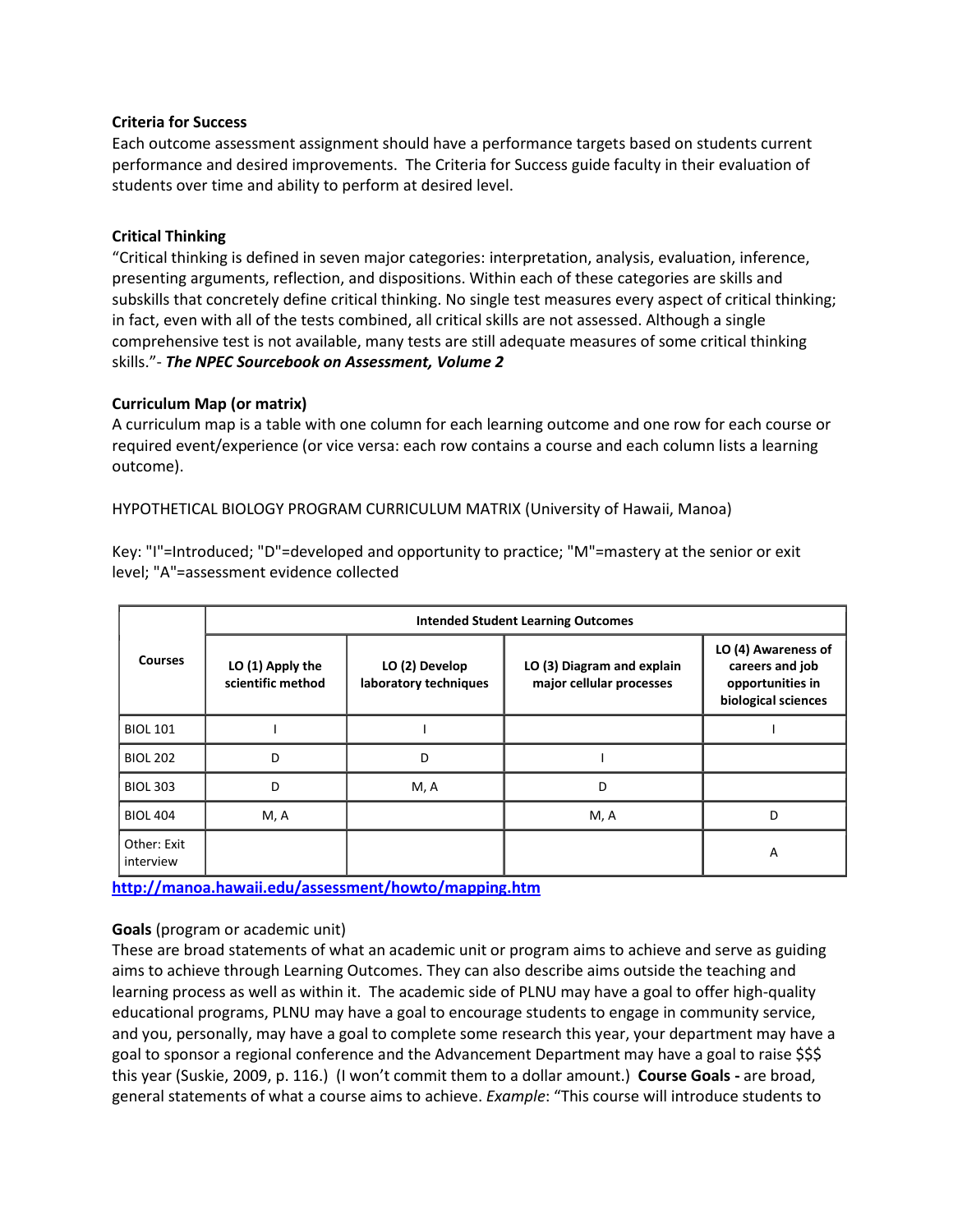design methods and quality art" or "This course will expose students to federal and state government requirements for personal privacy, search and seizure."

## **EPortfolio (electronic portfolio)**

An electronic format of a collection of work developed across varied contexts over time. The ePortfolio can advance learning by providing students and/or faculty with a way to organize, archive and display pieces of work. The electronic format allows faculty and other professionals to evaluate student portfolios using technology, which may include the Internet, CD-ROM, video, animation or audio. Electronic portfolios are becoming a popular alternative to traditional paper-based portfolios because they offer practitioners and peers the opportunity to review, communicate and assess portfolios in an asynchronous manner (see also portfolios also called course-embedded assessment). **Evidence** "Evidence is the substance of what is advanced to support a claim that something is true." Evidence is "intentional and purposeful, entails interpretation and reflection, integrated and holistic, can be both quantitative and qualitative, and can be either direct or indirect." ‐ *WASC*

#### **Exit Surveys**

Students leaving the university, generally graduating students are interviewed or surveyed to obtain feedback. Data obtained can address strengths and weaknesses of an institution or program and or to assess relevant concepts, theories or skills." **Allen, 2002**

#### **Focus Groups**

Are a series of carefully planned discussions among homogenous groups of 6‐10 respondents who are asked a carefully constructed series of open‐ended questions about their beliefs, attitudes, and experience. The session is typically recorded and later the recording is transcribed for analysis. The data is studied for major issues and reoccurring themes along with representative comments." **Allen, 2002**

## **High-Impact Educational Practices**

The Association of American Colleges and Universities "defines a set of educational practices that research has demonstrated have a significant impact on student success." These include: First-Year Seminars and Experiences, Common Intellectual Experiences, Learning Communities, Writing-Intensive Courses, Collaborative Assignments and Projects, Undergraduate Research, Diversity/Global Learning, Service Learning, Community-Based Learning, Internships and Capstone Courses and Projects.

#### **Institutional capacity**

Institutional capacity is the examination of stated purposes, institutional integrity, fiscal stability, and organizational structures by the regional accreditation association (WASC Accreditation Handbook).

## **Institutional Effectiveness Committee**

The Institutional Effectiveness Committee is chaired by the Director of Institutional Effectiveness and reports to the President (or designee). It is comprised of twelve faculty and staff.

Major responsibilities:

1. Advise the Director of Institutional Effectiveness on issues related to institutional assessment.

2. Facilitate the assessment program for the university in order to support institutional effectiveness.

3. Provide support for academic, administrative, and co-curricular leaders in their work to review program objectives, means of assessment, criteria for assessment, results of assessment, and use of results.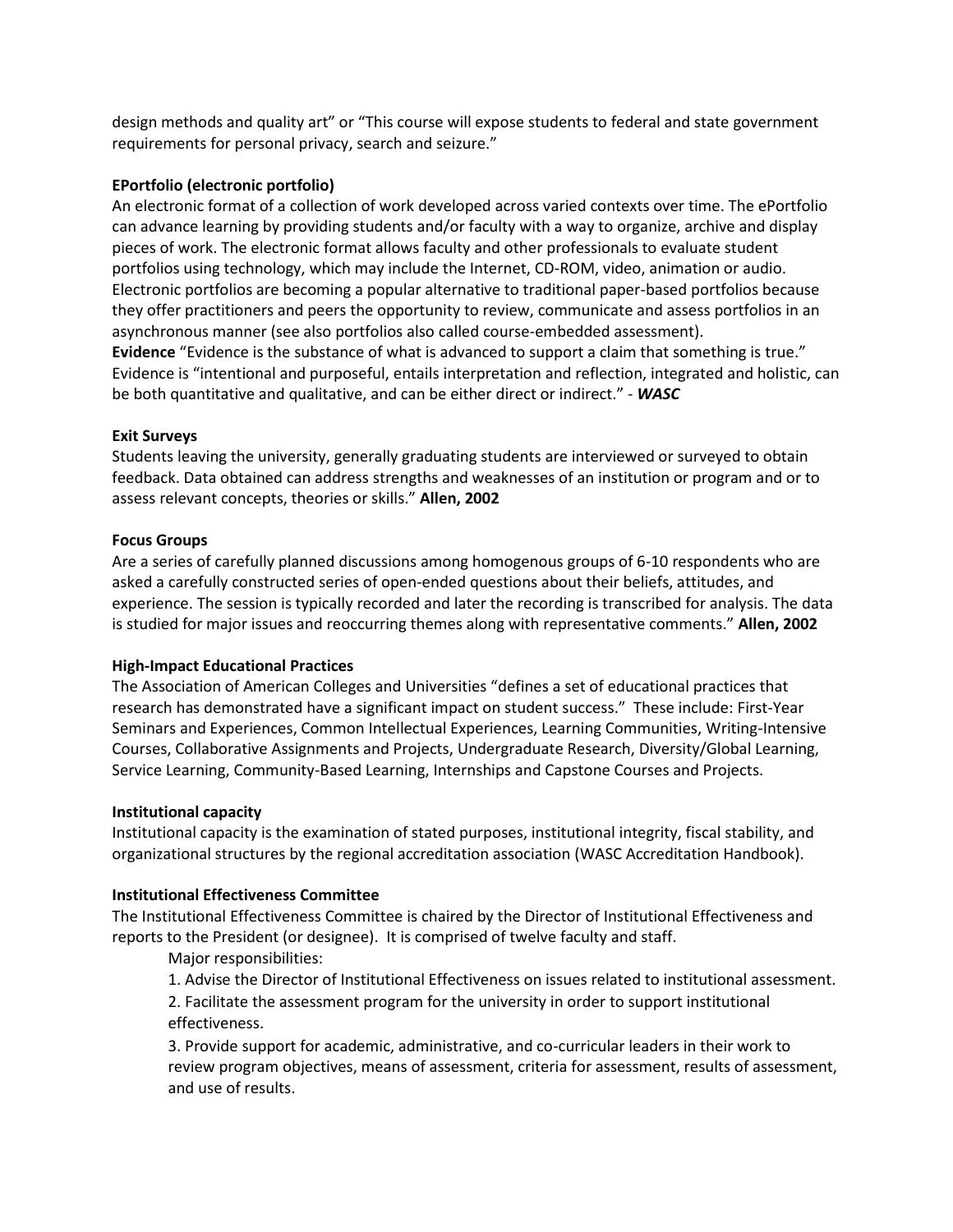4. Receive and review annual assessment reports from all institutional units.

5. Ensure that the institutional assessment program is linked to the university's strategic plan and the academic planning process.

**Institutional portfolios:** Institutional portfolios provide a means of assessing the impact of the entire educational experience on student learning. They can be used to drive internal improvement and external accountability. Like student portfolios, they allow for internal improvement and external accountability, but on the level of the whole institution (see also portfolios).

#### **Inter-rater reliability**

Inter-rater reliability is the degree to which different raters/observers give consistent estimates of the same assignment. An assessment instrument is considered reliable if we get the same result repeatedly. For example, if faculty using the same rubric and assessing the same set of assignments consistently score the same or nearly the same the assignment and assessment process is considered reliable.

## **Internal validity**

Internal validity refers to (1) the rigor with which the study was conducted (e.g., the study's design, the care taken to conduct measurements, and decisions concerning what was and wasn't measured) and (2) the extent to which the designers of a study have taken into account alternative explanations for any causal relationships they explore.

### **Objectives**

Linda Suskie in **Assessing Student Learning** describes objectives as detailed aspects of goals, like the tasks to be accomplished to achieve the goal – the means to the end, the process leading to the outcome (p. 117.) Objectives are used more in service and support units and often describe the quality of activities or services. Objectives are the assignments and activities that will ultimately align to the learning outcomes.

## **Key assignment (or signature assignments)**

A key assignment in a course is used to assess the particular learning outcome(s). These assignments may be formative and/or summative. Sometimes the key assignments are also called signature assignments.

#### **Longitudinal studies**

Data collected from the same population at different points in time.

## **Mission or Statement of Purpose**

The Program's mission or statement of purpose should provide an overview of the department/program's philosophy, goals, and objectives. Basically, it should embody the program's purpose and the faculty's priorities for the program – **Allen, 2004**

## **Portfolio Assessment**

A systematic and organized collection of a student's work that exhibits to others the direct evidence of a student's efforts, achievements, and progress over a period of time. Each part of the portfolio may be individually scored or the portfolio may be evaluated as a whole. Established criteria are often used by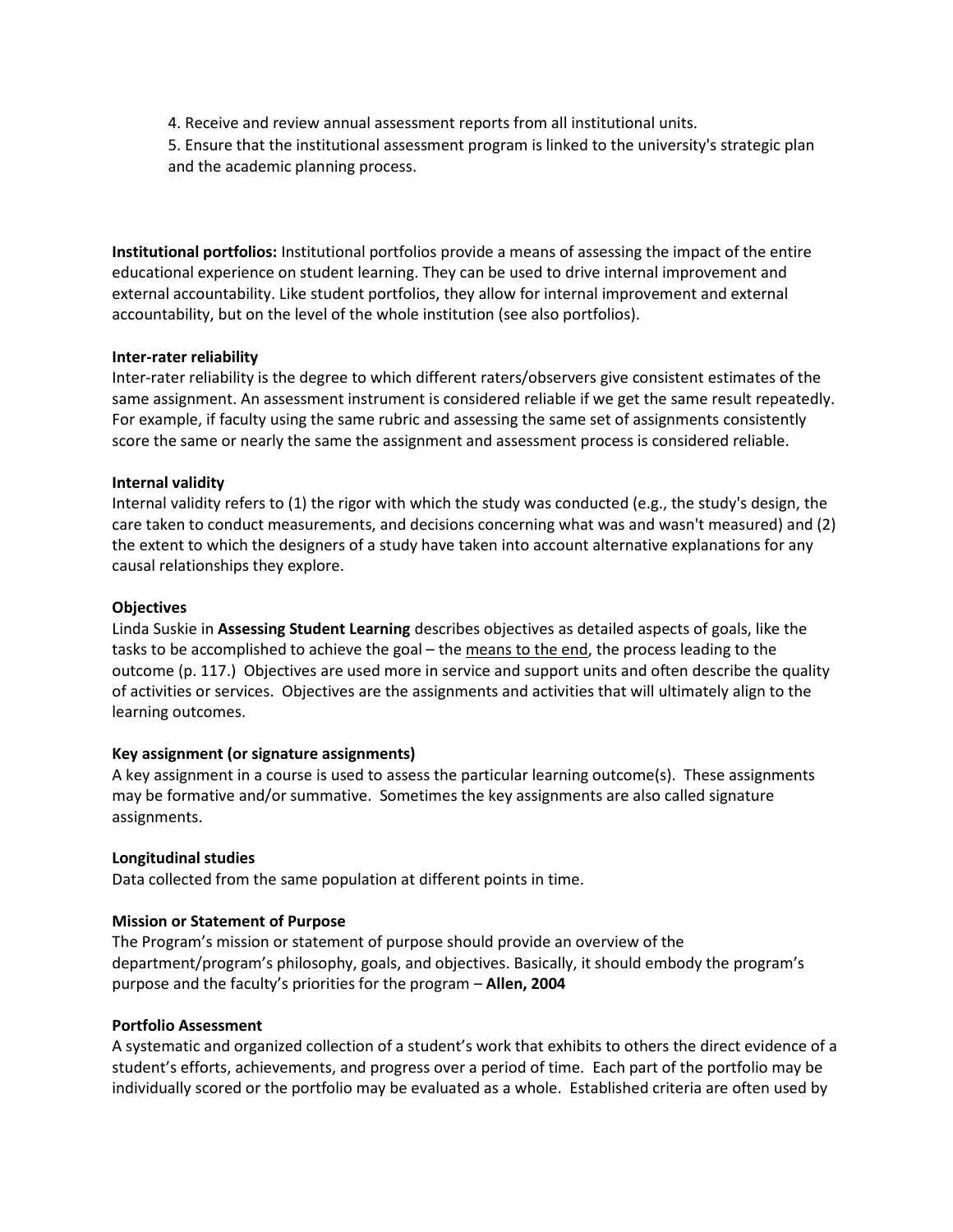reviewers, often in the form of a rubric. An ePortfolio is a digitized electronic portfolio usually supported by a software program (e.g. LiveText, TaskStream, and Chalk and Wire).

#### **Program (academic)**

The academic program is a set of courses, units and requirements leading to an academic degree (e.g. M.B.A., B.S. Chemistry , etc.).

### **Program Learning Outcomes**

Statement of the cumulative knowledge, attitudes, and skills that students should know, acquire, or is able to do at the end of an academic program, e.g., a bachelor's or a master's degree. These are readily measured. *Example:* "Students with an MS in Research and Evaluation will demonstrate proficiency in using statistical software to analyze large data sets."

*Example* (GE Program Learning Outcomes): As a result of the GE program, 5 "students will demonstrate understanding of analysis, criticism, and advocacy in the context of deductive and inductive reasoning," or "students can perform computations and symbolic manipulations."

#### **Program Review**

The Program Review process examines the effectiveness of an academic program. The academic program review process is applied to degree programs, stand‐alone minors, General Education, and academic centers and institutes. The process provides feedback (a) to the academic unit primarily responsible for the program, (b) to the appropriate academic administrators, and (c) to external units in the form of confirmation of the existence of the APR process and in the form of summaries of the outcomes.

#### **Program Review Committee**

The Program Review Committee is comprised of five faculty and chaired by the Provost (or designee) and provides oversight of the program review process and coordinates with the Office of Institutional Effectiveness and the IE Committee.

Major responsibilities:

1. Provide evaluative feedback to departments/schools who have submitted program review documents.

2. Provide summative recommendations to APC or GSC regarding programs that have undergone program review.

3. Provide information to administrative units regarding the resources required to implement program improvements.

4. Prioritize program improvement recommendations and deliver these to the appropriate administrative units.

#### **Provost**

The Provost reports to the President and serves as the Chief Academic Officer (CAO). The Provost is responsible for all system-wide issues, processes, procedures and administration of the academic life of the University. This includes the systematic review and oversight of the academic programs. The Provost serves as the Chair of the Program Review Committee.

## **Provost Council**

The Provost Council meets weekly, or as needed, and provides support and guidance to the Provost on areas related to the academic life, structure, systems and programs. The Provost Council includes the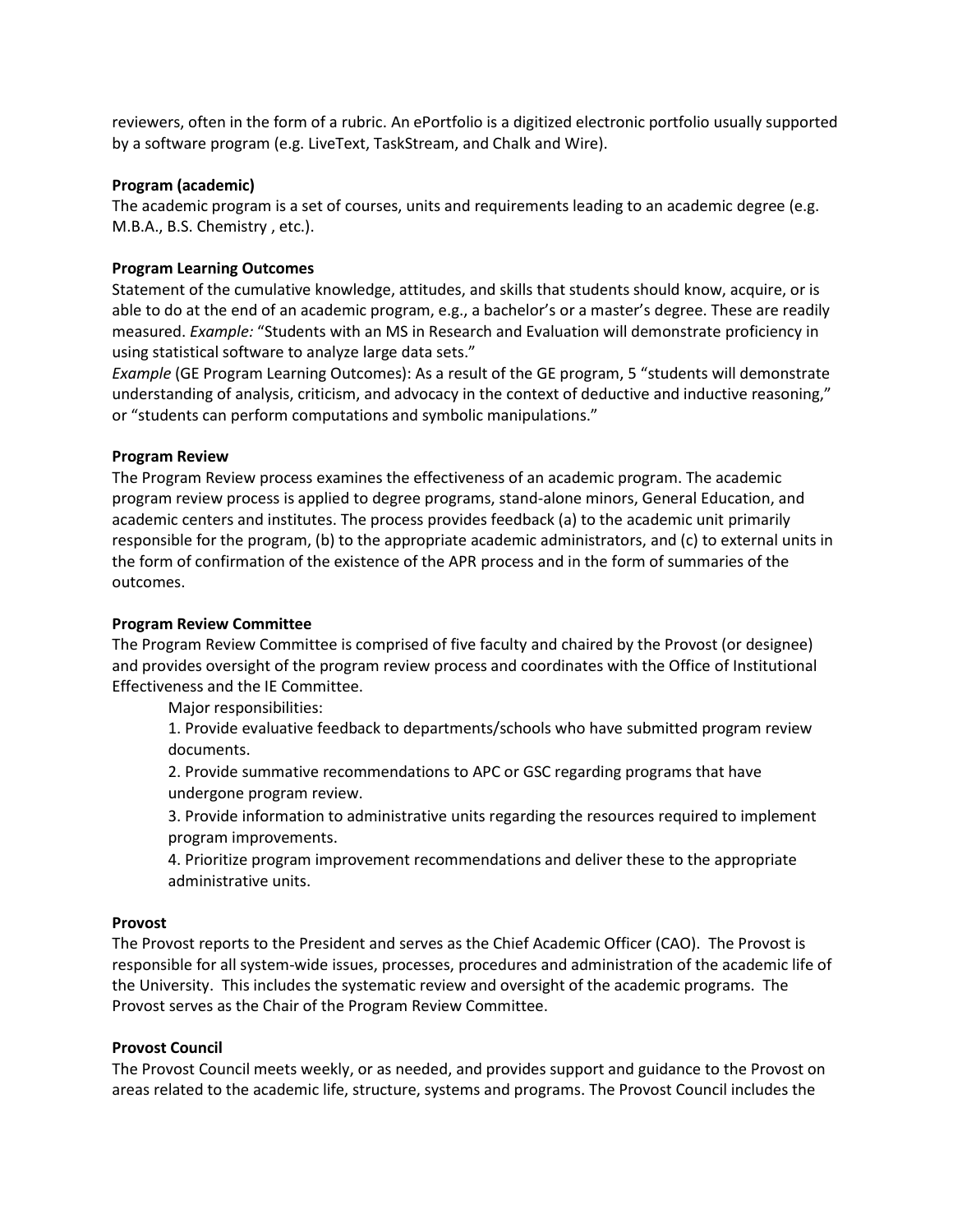Vice Provosts, College Deans, Dean of the School of Education and others as deemed appropriate by the Provost.

### **Norm-reference**

A norm-referenced test is one designed to highlight achievement differences between and among students to produce a dependable rank order of students across a continuum of achievement from high achievers to low achievers. "An assessment designed to discover how an individual student's performance or test result compares to that of an appropriate peer group." – *Glossary of Education Terms and Acronyms.*

## **Rubric**

A set of scoring criteria used to determine the value of a student's performance on assigned tasks. The criteria are written so students are able to learn what must be done to improve their performance in the future. They can be used to classify virtually any product or behavior, such as essays, research reports, portfolios, works of art, recitals, oral presentations, performances, and group activities. Rubrics can be used to provide formative feedback to students, to grade students, and/or to assess courses or programs. (Mary Allen, 2010). See also p. 31.

What is the difference between holistic and analytic rubrics?

- *Holistic rubrics* assess student work as a whole; one global, holistic score for a product or behavior. There is no scoring of the individual parts or components.
- *Analytic rubrics* assess components of the student work; separate scoring of the individual parts or components of a product or behavior.

## **Stakeholder**

A stakeholder is anyone who has a vested interest in the outcome of the program/project. In a high stakes standardized test (a graduation requirement, for example), when students' scores are aggregated and published in the paper by school, the stakeholders include students, teachers, parents, school and district administrators, lawmakers (including the governor), and even real estate agents. It is always interesting to note which stakeholders seem to have the most at risk and which stakeholders seem to have the most power; these groups are seldom the same.

## **Self-Study (Program Review)**

The academic unit self-study is the heart of the two-year program review process. The self-study should include the following characteristics:

- 1. Alignment of the program to the University mission, core values, strategic plan, and learning outcomes. A review of the clarity, power, and appropriateness of the academic unit's mission, learning outcomes, and planning processes.
- 2. Review and analysis of the educational effectiveness of the academic program including assessment plans, curriculum, retention, graduation rates, student services, faculty effectiveness, and community engagement.
- 3. Summary and analysis of the academic unit's Capacity and resources currently available including financial, budget, facilities, technology, and personnel.
- 4. Comparative position with national standards for best practices, unique features, trends, etc. The program review is focused on continuous improvement for the future. It should be visionary and inspiring.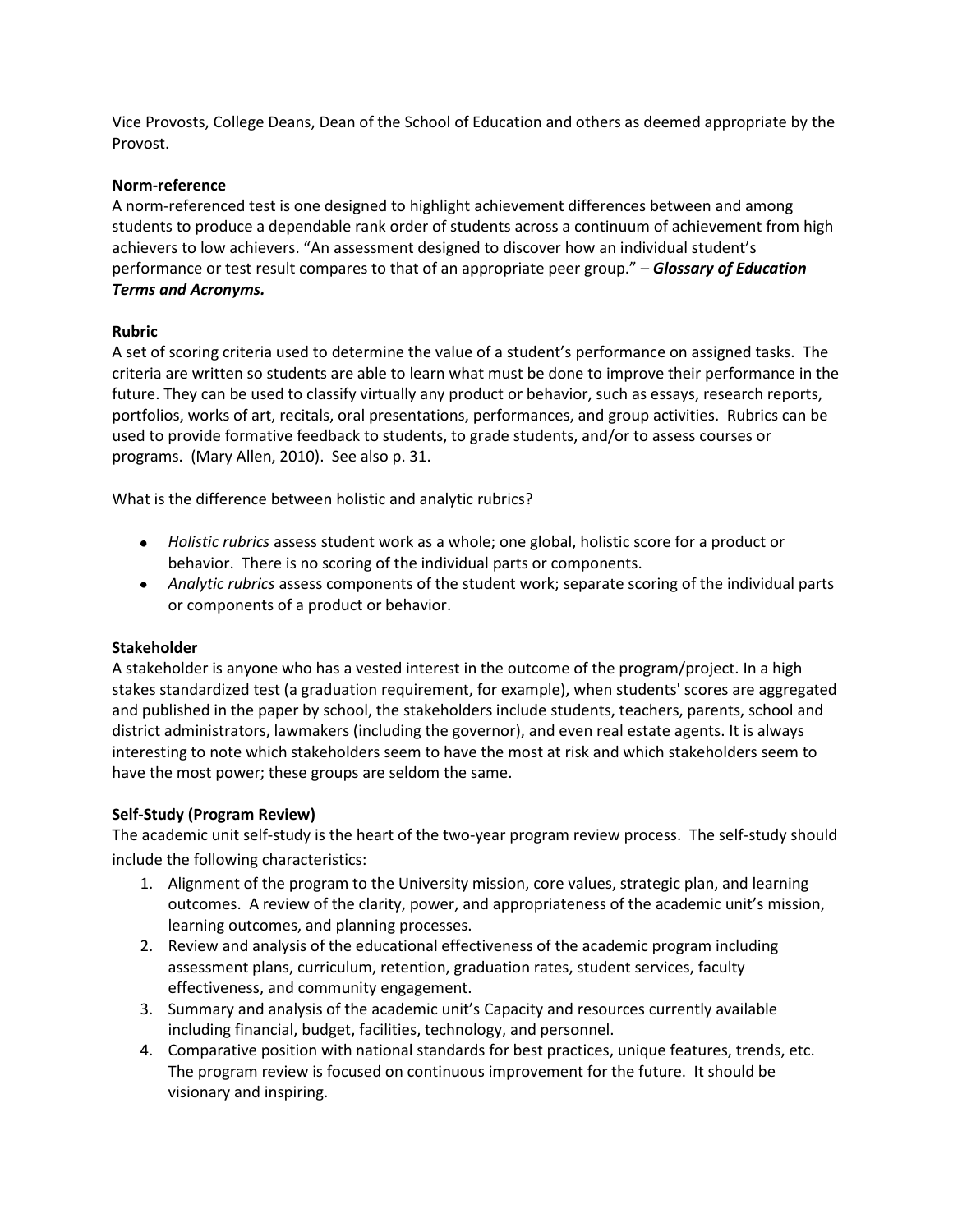- 5. Summary internal strengths and weaknesses and external threats and opportunities.
- 6. Themes for future inquiry are interesting questions that the program review identified but beyond the scope of the current program review analysis.

# **Standards (accreditation)**

Accreditation standards are a level of accomplishment all students are expected to meet or exceed. Standards do not necessarily imply high quality learning; sometimes the level is a lowest common denominator. Nor do they imply complete standardization in a program; a common minimum level could be achieved by multiple pathways and demonstrated in various ways. Examples: carrying on a conversation about daily activities in a foreign language using correct grammar and comprehensible pronunciation; achieving a certain score on a standardized test. ‐ **Leskes, 2004**

# **Student Learning Outcomes**

Learning outcomes are the end rather than the means. Learning outcomes describe what a student will be able to KNOW, UNDERSTAND or be able TO DO at the end of a course. "How will the student be different as a result of taking your course?" The learning outcomes are "the knowledge, skills, attitudes, and habits of mind that students will take with them from a learning experience" (Linda Suskie, **Assessing Student Learning**, 2009, p. 117.)They may be stated in terms of expected knowledge, skills or attitudes. These outcomes must be consistent with the mission of the department, college, and university. (**Assessing Academic Programs in Higher Education** by Mary J. Allen).

- *Institutional Learning Outcomes (ILO)*  broad, over-arching learning outcomes that describe what our graduates should know, understand or be able to do.
- *School or Department Learning Outcomes* academic units with multiple programs and different degree levels may define learning outcomes that align all of the programs with the desired outcomes of the academic unit.
- *Program Learning Outcomes (PLO)* learning outcomes at the program or major level. These outcomes are overarching learning outcomes that describe learning obtained across multiple courses in the curriculum. Program student learning outcomes are broad descriptions of what students will be able to know, what they will be able to do, or how they will think about the discipline or approach problem solving after they finish your program. Although these outcomes are broad and general, they must still be written in language that clearly implies a measurable behavior or quality of work.
- *Course Learning Outcomes (CLO's)*–Statements of what students are expected to know, understand and be able to do by the time they complete the course. For students it may be easier to communicate the learning outcomes in language like: *You will* instead of the *student will* – it personalizes the learning for them. CLOs are more specific learning outcomes that identify learning in an individual course. Course CLOs will be more detailed and specific than program PLOs because they describe the unique skills and knowledge associated with a specific course. However, they should be general enough to provide flexibility and accommodate variation in specific content as the field evolves over time. For example, a course CLO might state that student will be able to describe contemporary models and theories within a specialty area. Omission of the specific models and theories to be described allows an instructor to add newly-emerging theories and models without rewriting the CLOs for the course.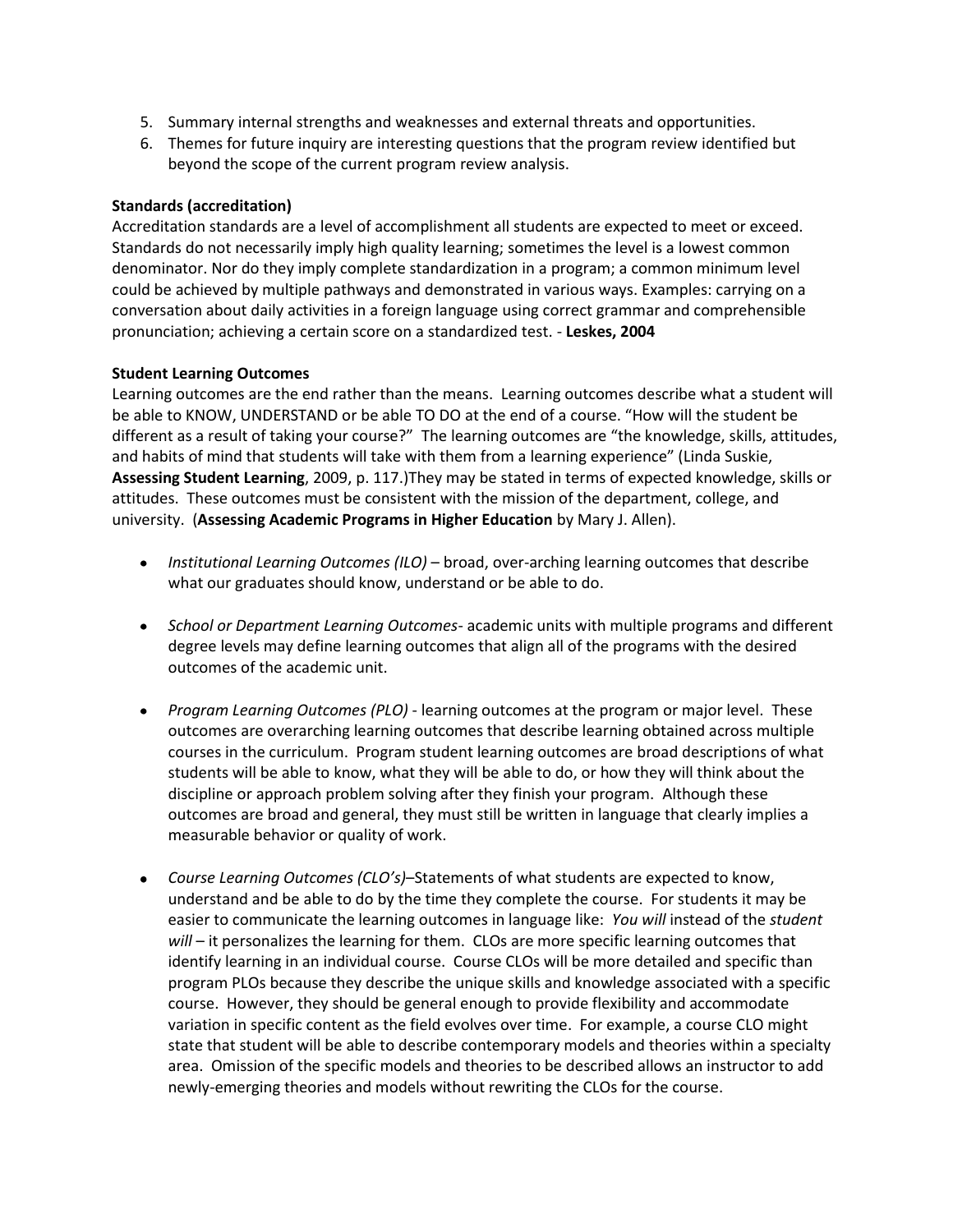Course student learning outcomes should be clearly related to course topics, assignments, exams, and other graded work.

# **Teach Out Plan**

A Teach Out plan is required by WASC when an academic unit decides to close an educational degree program. The academic unit should consider the following options:

1. The institution teaches out currently enrolled students; no longer admits students to programs; and terminates the program, the operations of a branch campus, or the operations of an institution after students have graduated.

2. The institution enters into a contract for another institution or organization to teach out the educational programs or program. Such a teach-out agreement requires Commission approval. Southern Association of Schools and Colleges

<http://www.sacscoc.org/pdf/081705/teach%20out.close%20institution.pdf>

# **Triangulation of Evidence**

Triangulation identifies multiple lines of evidence pointing to the same conclusion. It refers to the collection and comparison of data or information from three different sources or perspectives.

# **Validity**

Validity refers to the degree to which a study accurately reflects or assesses the specific concept that the researcher is attempting to measure. Validity has three components:

- relevance the option measures your educational objective as directly as possible
- accuracy the option measures your educational objective as precisely as possible
- utility the option provides formative and summative results with clear implications for educational program evaluation and improvement

## **Value added**

The increase in learning that occurs during a course, program, or undergraduate education. Can either focus on the individual student (how much better a student can write, for example, at the end than at the beginning) or on a cohort of students (whether senior papers demonstrate more sophisticated writing skills-in the aggregate-than freshmen papers). Requires a baseline measurement for comparison.

## **Value-added vs. Absolute Learning Outcomes**

- *Value-added Learning Outcomes –* State that students will improve. Value-added learning outcomes describe the increase in learning that occurs during a course, program, or undergraduate education. These learning outcomes require a baseline measurement for comparison, such as a pre-test/post-test or a similar mechanism.
- *Absolute Learning Outcomes-* Absolute Learning Outcomes state that students will be competent, so pre/post test data analysis is not necessary.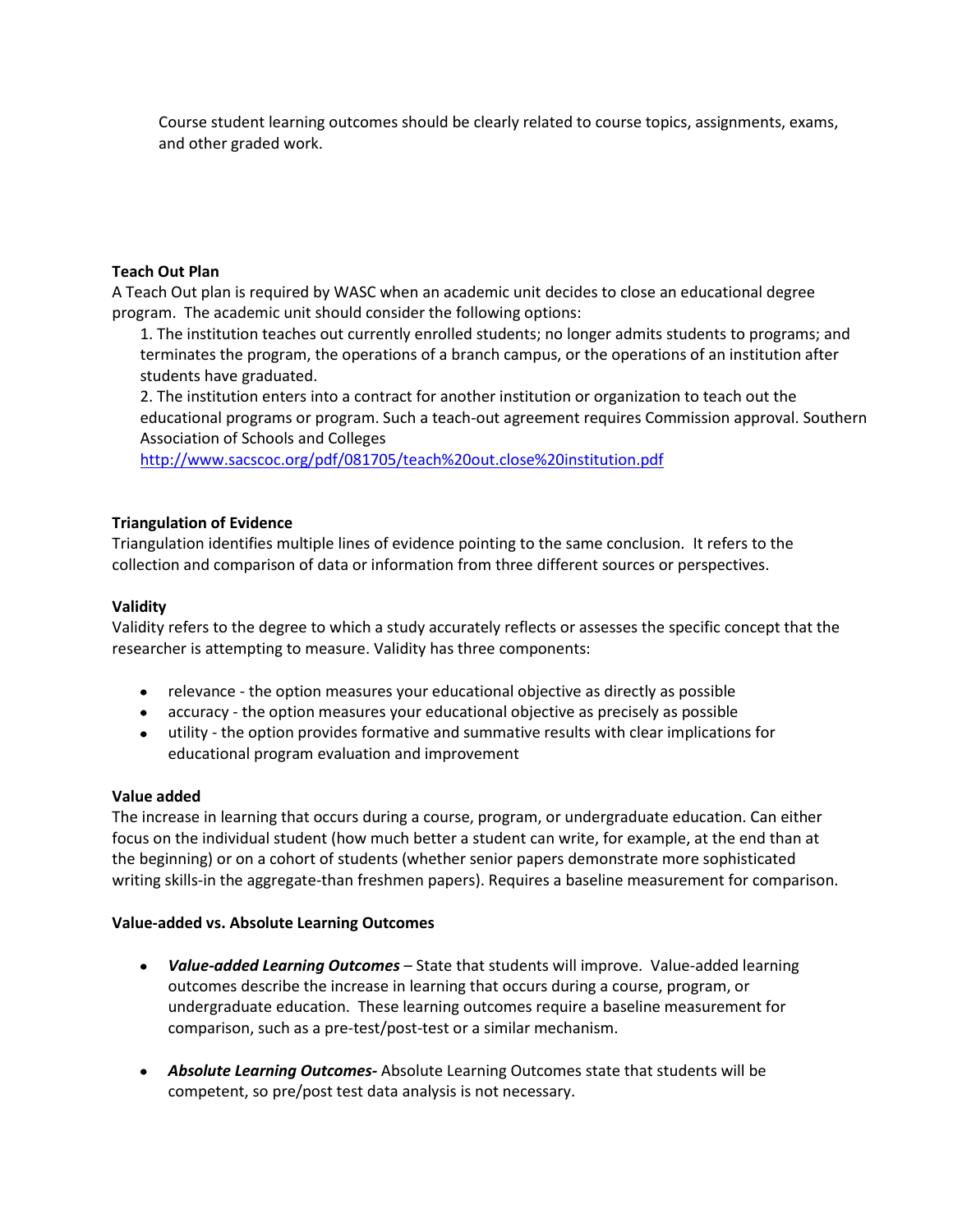### **Validity and Reliability**

- *Reliability* relates to the consistency of your measurement, or the degree to which an instrument measures the same way each time it is used under the same condition with the same subjects. In short, it is the repeatability of your measurement. A measure is considered reliable if a person's score on the same test given twice is similar. It is important to remember that reliability is not measured, it is estimated. There are two ways that reliability is usually estimated: test/retest and internal consistency.
	- *Validity* is the strength of our conclusions, inferences or propositions. Does the test measure what it purports to measure? In short, were we right? The extent to which certain inferences can be made from test scores or other measurement. The degree to which they accomplish the purpose for which they are being used.

Example: For a test to be valid, or truthful, it must first be reliable. If we cannot get a bathroom scale to give us a consistent weight measure, we certainly cannot expect it to be accurate.

*Convergent validity*: General agreement among ratings, gathered independently of one another, where measures should be theoretically related.

**References and definitions adopted from the following links:** 

**\_\_\_\_\_\_\_\_\_\_\_\_\_\_\_\_\_\_\_\_\_\_\_\_\_\_\_\_\_\_\_\_\_\_\_**

<http://www.aacu.org/peerreview/pr-sp02/pr-sp02reality.cfm> [http://www.ozarka.edu/assessment/glossary.cfm#TOP](http://www.aacu.org/peerreview/pr-sp02/pr-sp02reality.cfm)  [http://wiki.literacytent.org/index.php/Assessment\\_Glossary](http://wiki.literacytent.org/index.php/Assessment_Glossary)  [http://instructional1.calstatela.edu/dweiss/Psy302/Glossary.htm](http://wiki.literacytent.org/index.php/Assessment_Glossary)  <http://www.sabes.org/assessment/glossary.htm> <http://www.questionmark.com/us/glossary.htm#C> [http://www.tki.org.nz/r/arts/glossary/rz-glossary\\_e.php](http://www.tki.org.nz/r/arts/glossary/rz-glossary_e.php)  [http://www.gwu.edu/~oapa/course\\_assessment/glossary.html](http://www.tki.org.nz/r/arts/glossary/rz-glossary_e.php)  <http://www.csus.edu/acaf/Portfolios/GE/glossary.htm> [http://www.niu.edu/assessment/Resources/Assessment\\_Glossary.htm](http://www.niu.edu/assessment/Resources/Assessment_Glossary.htm)

Allen, Mary J. *Assessing Academic Programs in Higher Education.* Anker Publishing Co., Inc.,2004.

*Assessment Terminology: A Glossary of Useful Terms from New Horizons for Learning*. New Horizons, 6/09/09. [\(http://www.newhorizons.org/strategies/assess/terminology.htm\)](http://www.newhorizons.org/strategies/assess/terminology.htm)

<http://course1.winona.edu/lgray/el626/MandEtext3.html>

*Selected Assessment Terms and Definitions*. California State University, Northridge, 6/09/09. <http://www.csun.edu/assessment/aalc.html>

Stiggins, *"The Key to Unlocking High-Quality Performance Assessment." Assessment: How do we know what they know?* ASCD, 1992.